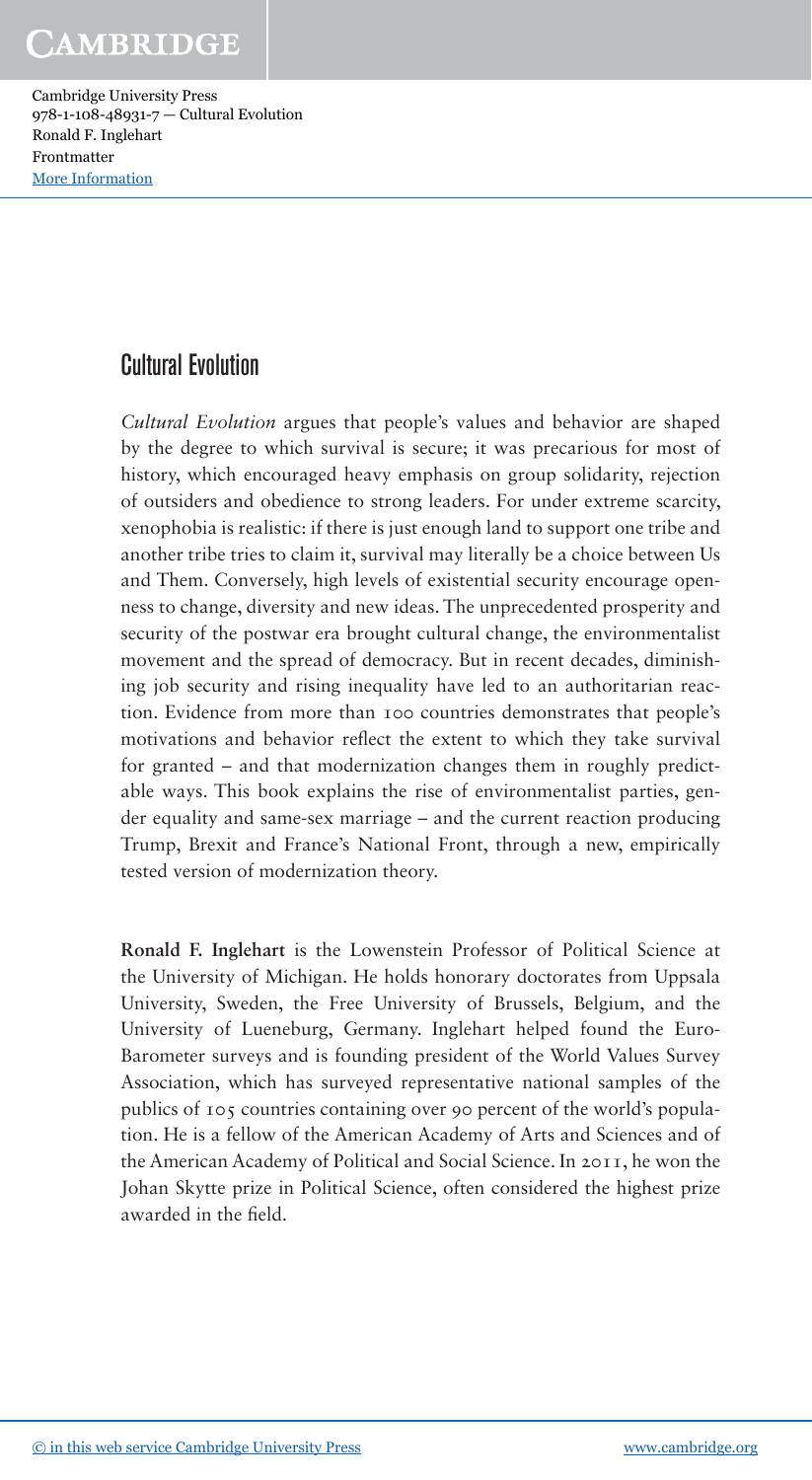# **Cultural Evolution**

## People's Motivations Are Changing, and Reshaping the World

 **Ronald F. Inglehart**   *University of Michigan* 

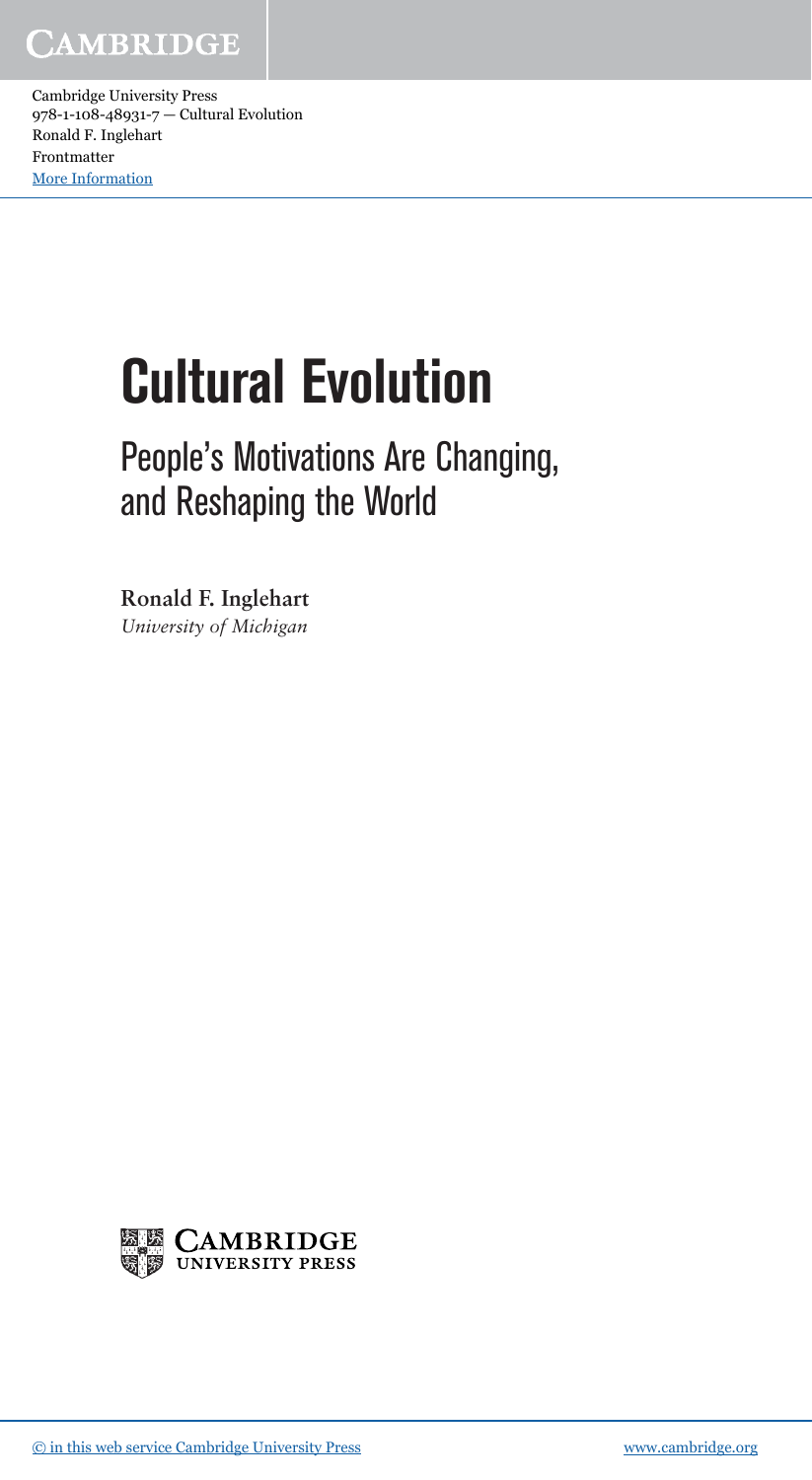#### **CAMBRIDGE UNIVERSITY PRESS**

University Printing House, Cambridge CB2 8BS, United Kingdom

One Liberty Plaza, 20th Floor, New York, ny 10006, USA

477 Williamstown Road, Port Melbourne, vic 3207, Australia

 314– 321, 3rd Floor, Plot 3, Splendor Forum, Jasola District Centre, New Delhi - 110025, India

79 Anson Road, #06-04/06, Singapore 079906

Cambridge University Press is part of the University of Cambridge.

 It furthers the University's mission by disseminating knowledge in the pursuit of education, learning, and research at the highest international levels of excellence.

 www.cambridge.org Information on this title: www.cambridge.org/9781108489317 DOI: 10.1017/9781108613880

© Ronald F. Inglehart 2018

 This publication is in copyright. Subject to statutory exception and to the provisions of relevant collective licensing agreements, no reproduction of any part may take place without the written permission of Cambridge University Press.

First published 2018

Printed in the United States of America by Sheridan Books, Inc.

*A catalogue record for this publication is available from the British Library* .

isbn 978- 1- 108- 48931- 7 Hardback

Cambridge University Press has no responsibility for the persistence or accuracy of URLs for external or third-party internet websites referred to in this publication and does not guarantee that any content on such websites is, or will remain, accurate or appropriate.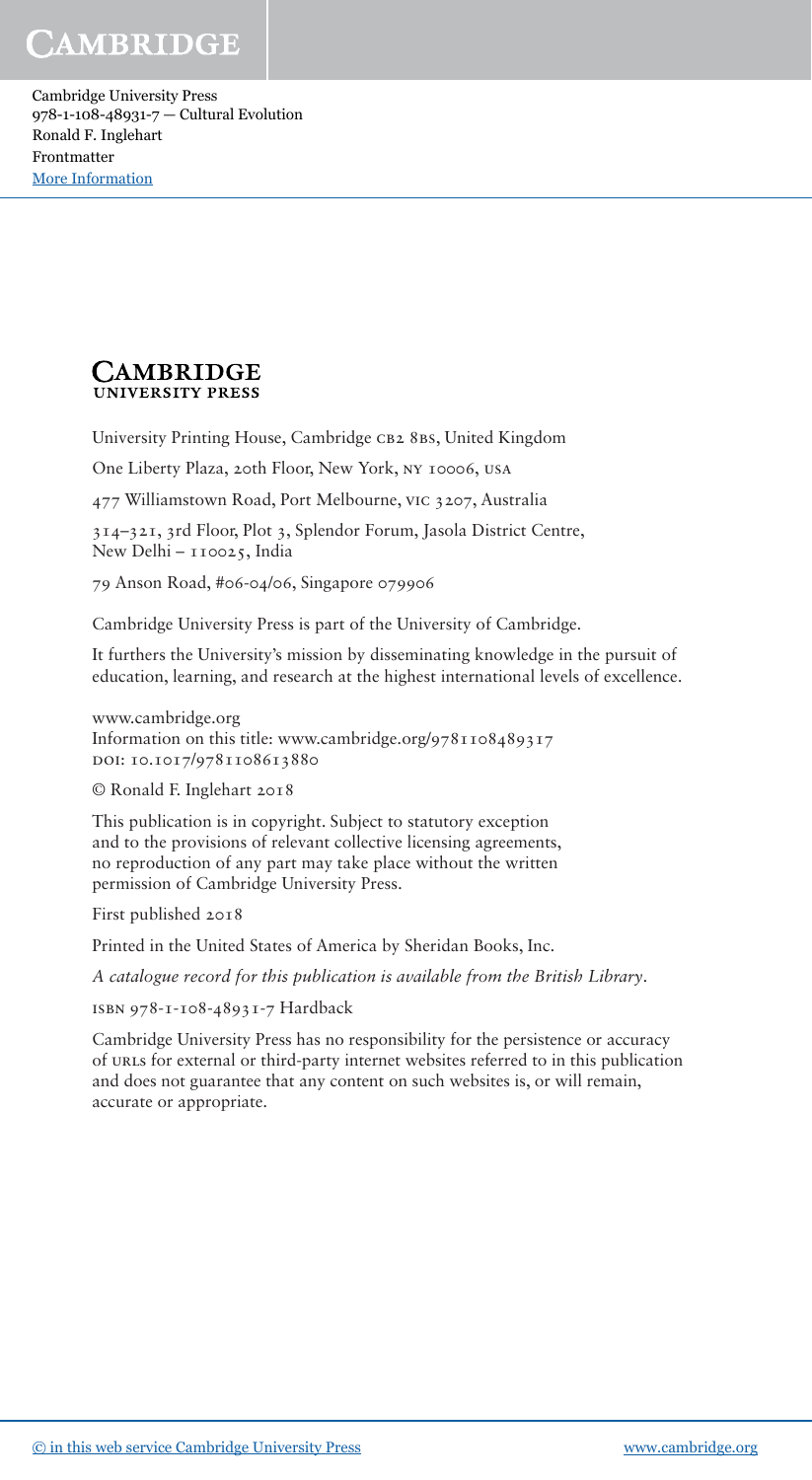Cambridge University Press 978-1-108-48931-7 — Cultural Evolution Ronald F. Inglehart Frontmatter [More Information](www.cambridge.org/9781108489317)

> *This book is dedicated to my wife, Marita, and my children, Sylvia, Elizabeth, Rachel, Ronald and Milo, with love.*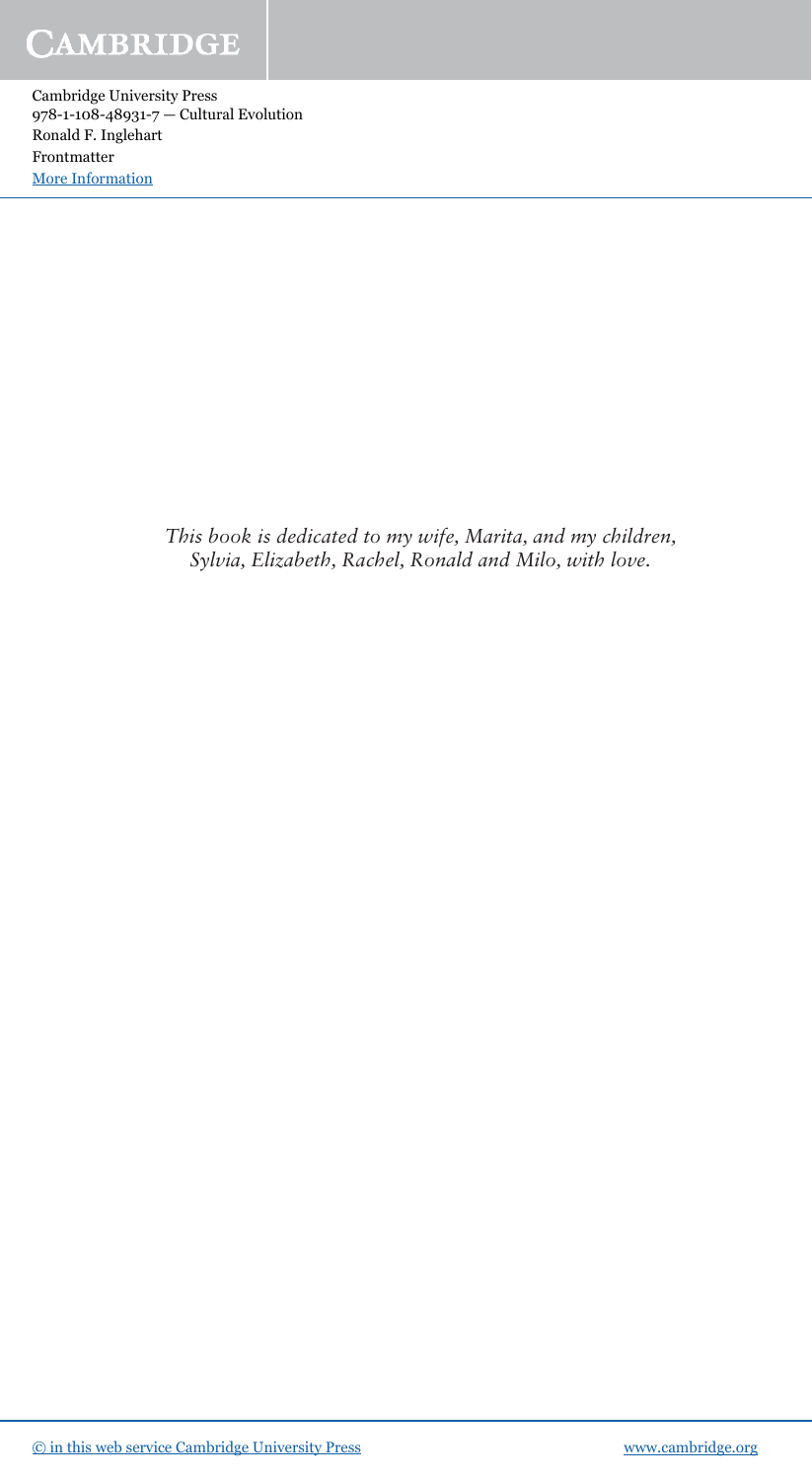Cambridge University Press 978-1-108-48931-7 — Cultural Evolution Ronald F. Inglehart Frontmatter [More Information](www.cambridge.org/9781108489317)

# **CONTENTS**

*List of Figures page* ix  *List of Tables* xiv  *Acknowledgments* xv

Introduction: An Overview of This Book I

- 1 Evolutionary Modernization and Cultural Change <sup>8</sup>
- 2 The Rise of Postmaterialist Values in the West and the World<sub>25</sub>
- 3 Global Cultural Patterns 36
- 4 The End of Secularization? 60
- 5 Cultural Change, Slow and Fast: The Distinctive Trajectory of Norms Governing Gender Equality and Sexual Orientation 77
- 6 The Feminization of Society and Declining Willingness to Fight for One's Country: The Individual-Level Component of the Long Peace 102
- 7 Development and Democracy 114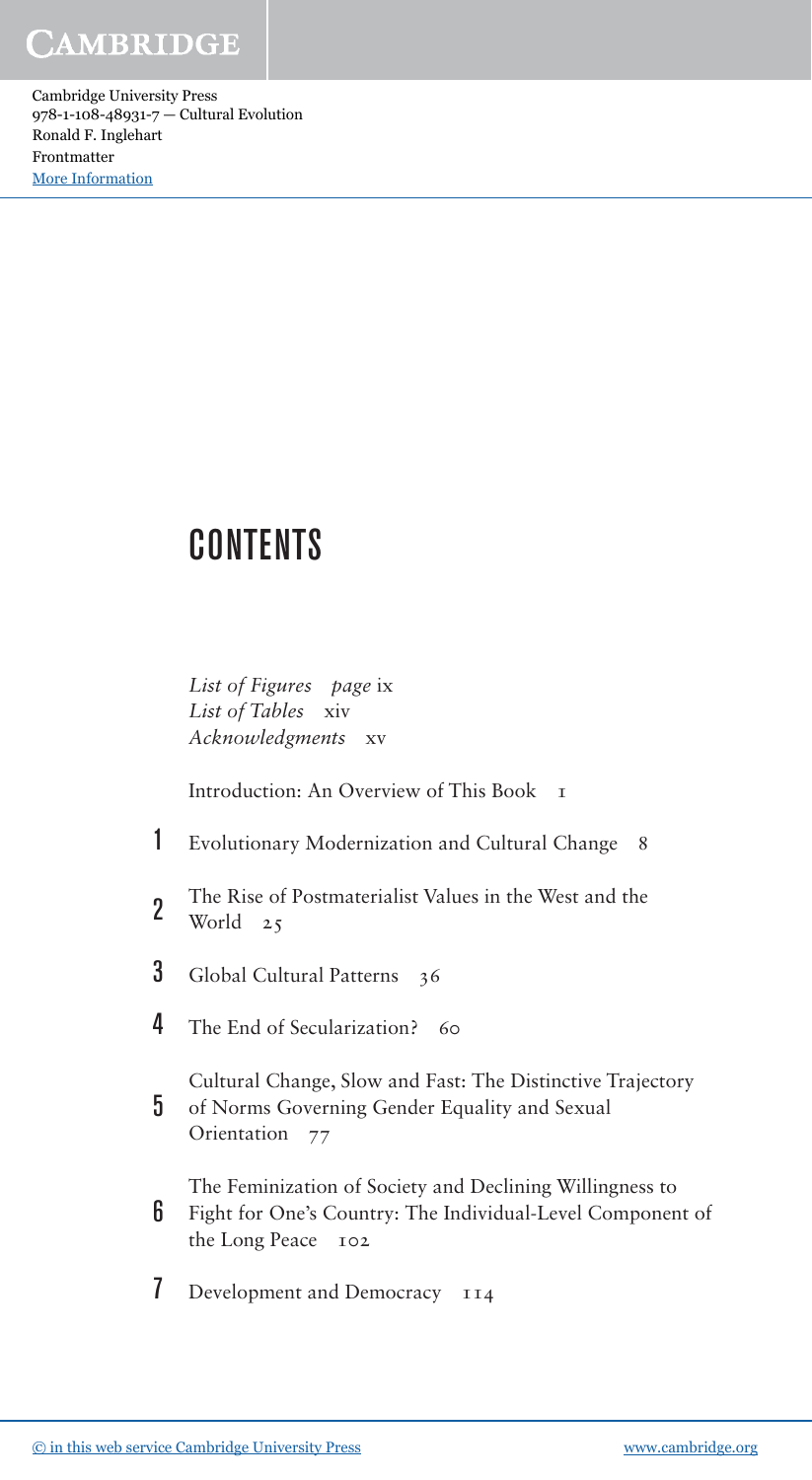*Index* 270

viii / Contents

|    | The Changing Roots of Happiness 140                                                               |
|----|---------------------------------------------------------------------------------------------------|
| 9  | The Silent Revolution in Reverse: The Rise of Trump and the<br>Authoritarian Populist Parties 173 |
| 10 | The Coming of Artificial Intelligence Society 200                                                 |
|    | $Appendices$ 217<br>Notes $23I$<br>References 252                                                 |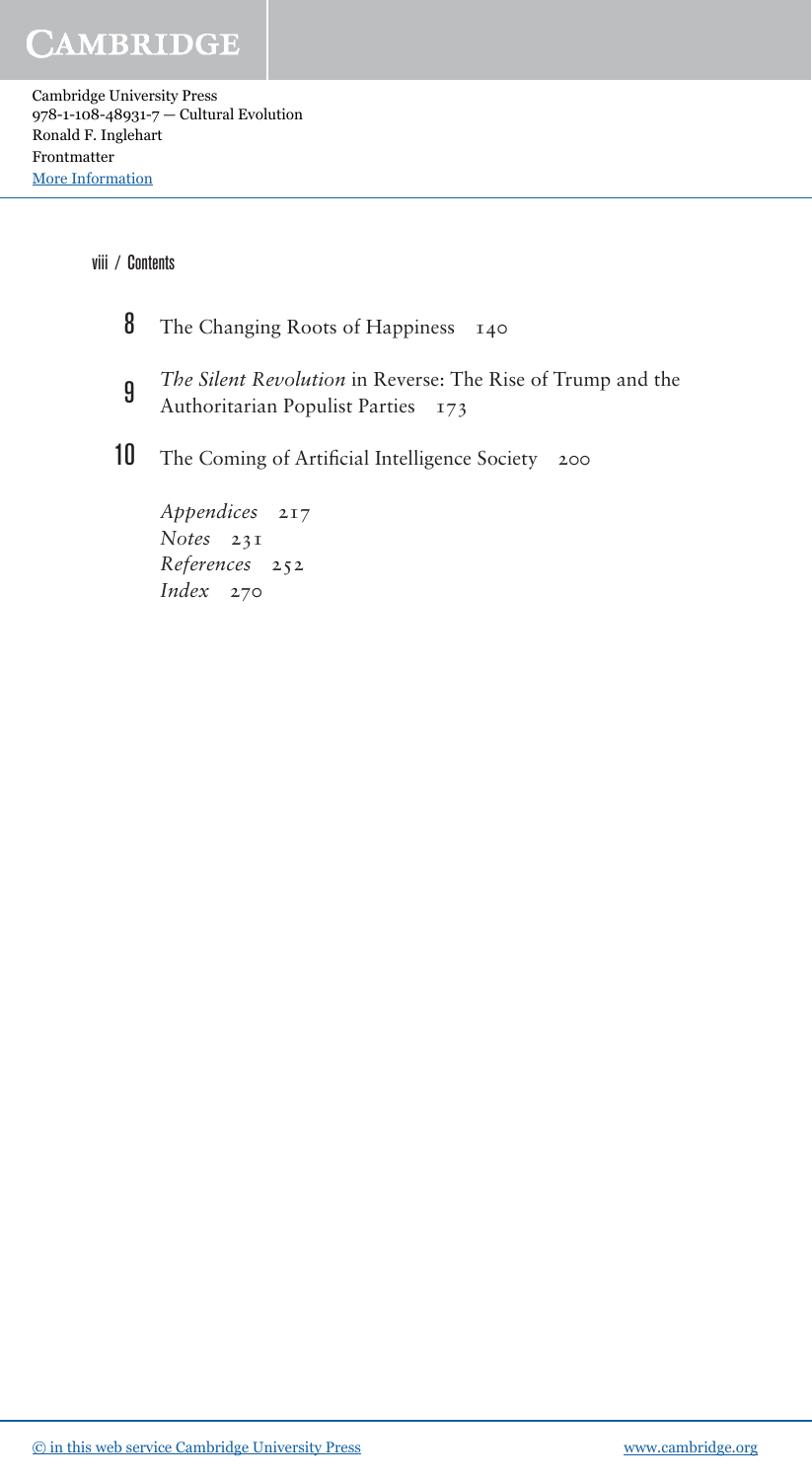Cambridge University Press 978-1-108-48931-7 — Cultural Evolution Ronald F. Inglehart Frontmatter [More Information](www.cambridge.org/9781108489317)

# **FIGURES**

- I.1 Countries that have been surveyed at least once in the Values Surveys are darkly shaded. *page* 6
- 2.1 Value type by age group, among the publics of Britain, France, West Germany, Italy, Belgium and The Netherlands in 1970. 26
- 2.2 Cohort analysis: Percentage of Postmaterialists minus percentage of Materialists in six West European countries (Britain, France, West Germany, Italy, Belgium and The Netherlands), 1971–2009. 28
- 2.3 Materialist vs. Postmaterialist values by birth cohort, in 11 ex- communist countries now in the European Union (Bulgaria, Croatia, Czech Republic, Estonia, Hungary, Latvia, Lithuania, Poland, Romania, Slovakia and Slovenia), 2008– 2012. 31
- 2.4 Materialist vs. Postmaterialist values by birth cohort, in eight Latin American countries (Argentina, Brazil, Chile, Colombia, Guatemala, Mexico, Peru and Uruguay),  $2005 - 2012.$  32
- 2.5 Materialist vs. Postmaterialist values by birth cohort in nine Muslim-majority countries. 33
- 3.1 Mean scores of 75 countries on two major value dimensions, by level of development. 41
- 3.2 Locations of 43 societies on global cultural map, 1990–1991. 45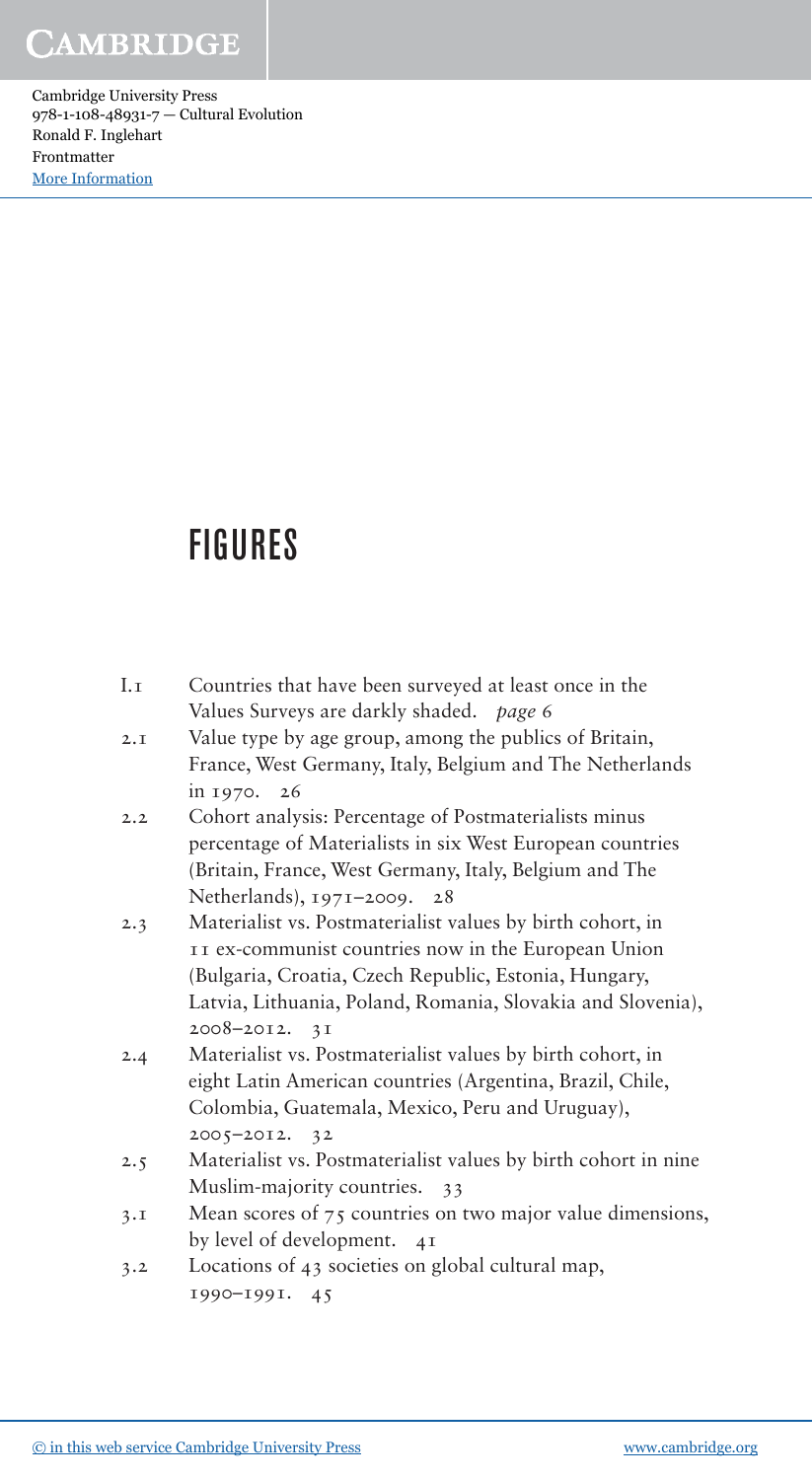Cambridge University Press 978-1-108-48931-7 — Cultural Evolution Ronald F. Inglehart Frontmatter [More Information](www.cambridge.org/9781108489317)

#### x / List of Figures

- 3.3 Locations of 94 societies on global cultural map, 2008– 2014 (median year of survey is 2011). 46
- 3.4 Age-related differences on Survival/Self-expression values, in three types of societies. 56
- 3.5 Net change on two major dimensions of cross-cultural variation from earliest to latest available survey  $(1981-2014)$ in ten types of societies. 57
- 4.1 Percentage of societies with a belief in a creator God concerned with human moral conduct. 63
- 4.2 Economic development and the changing importance of major aspects of life. 66
- 4.3 Change in percentage saying God is very important in their life, from earliest to latest survey. 70
- 4.4 Changes in importance of religion, as measured by the question "How important is God in your life?" due to intergenerational population replacement, and due to within-cohort changes, in  $I_4$  high-income societies. 73
- 4.5 Changes in religious practice, as measured by the question "How often do you attend religious services these days?" due to intergenerational population replacement, and due to within-cohort changes, in  $I_4$  high-income societies.  $74$
- 5.1 Six aspects of tolerance, by level of economic development. Percentage expressing tolerant views on given topic. 86
- 5.2 Changes in Individual- choice norms from earliest available survey to latest available survey in all countries having time series of at least ten years. 90
- 5.3 Impact of a country's level of Existential Security at various time points on adherence to Pro-fertility norms vs. Individualchoice norms around 2009. 90
- 5.4 The impact of Existential Security measured at various time points, on religiosity and on Materialist/Postmaterialist values as measured in latest available survey. 92
- 5.5 Changes in Individual- choice norms due to intergenerational population replacement, and to within- cohort changes, in 14 high-income societies. 96
- 5.6 National legislation concerning homosexuality in 2012, by public acceptance of gender equality, divorce, abortion and homosexuality  $(r = .79)$ . 97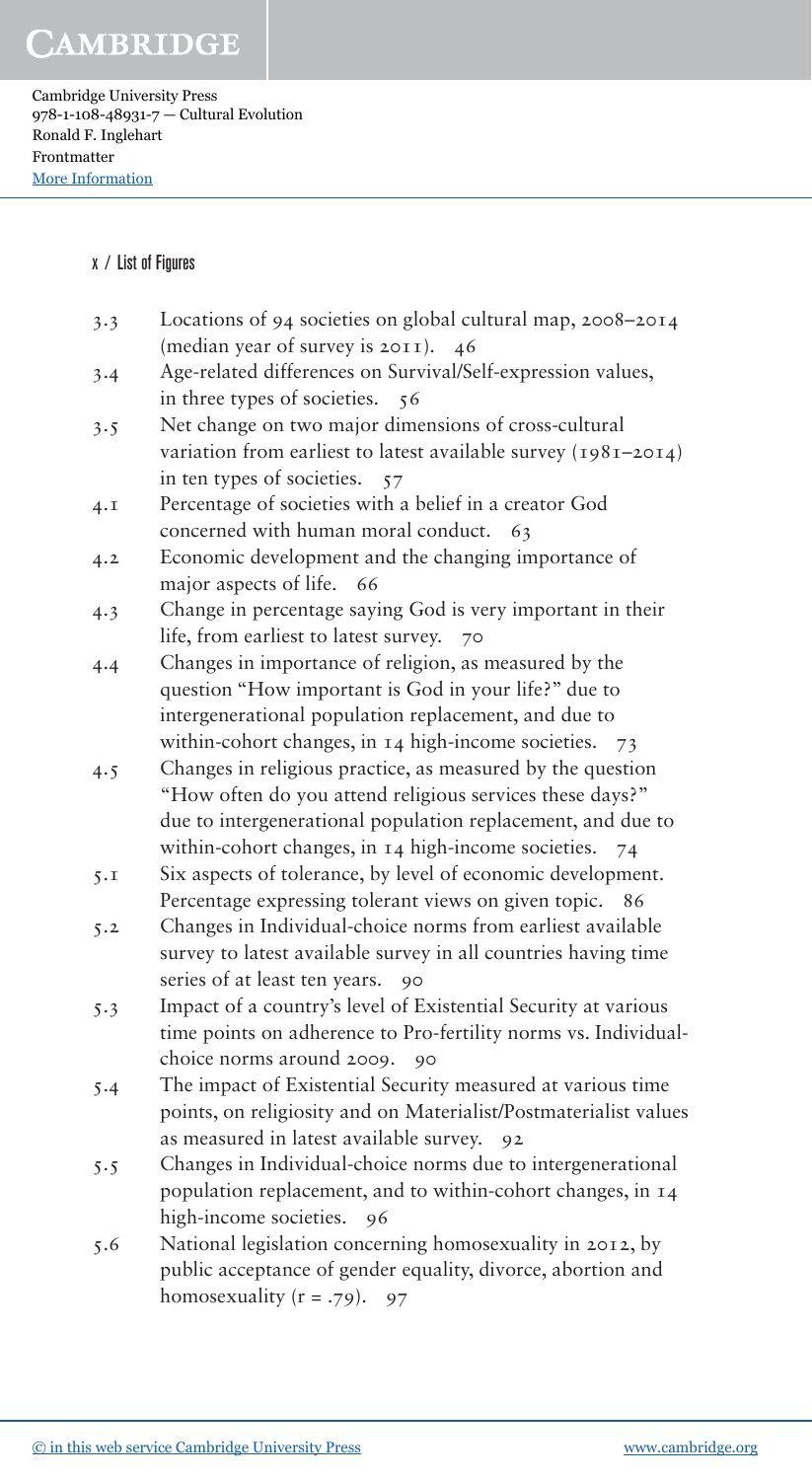#### xi / List of Figures

| 5.7         | Societal levels of gender empowerment, by mass support                          |
|-------------|---------------------------------------------------------------------------------|
|             | for individual-choice norms.<br>99                                              |
| 6. та       | Individual-choice and willingness to fight for country                          |
|             | (with former Axis and Nordic countries).<br>IO9                                 |
| 6.1b        | Individual-choice and willingness to fight for country                          |
|             | (without former Axis and Nordic countries).<br>IIO                              |
| 6.2         | Change in people's willingness to fight for their country<br>in war.<br>$T$ T 2 |
| $7 \cdot 1$ | Effective democracy around 2000 by a country's mean                             |
|             | level of self-expression values in mid 1990s.<br>I22                            |
| 7.2         | Change in level of effective democracy from early 1980s                         |
|             | to late 1990s, by unmet demand for (or surplus supply of)                       |
|             | democracy in early 1980s.<br>127                                                |
| 7.3         | Mean percentage of college-age population enrolled in higher                    |
|             | education in the USA, Germany and Japan, 1960-2010.<br>132                      |
| 8.1         | Economic development leads to a shift in survival                               |
|             | strategies.<br><b>I44</b>                                                       |
| 8.2         | Life satisfaction by economic development.<br>148                               |
| 8.3         | Life satisfaction by economic development, identifying two                      |
|             | distinctive groups: (1) former communist countries and                          |
|             | (2) Latin American societies.<br>$I\overline{5}I$                               |
| 8.4         | Change in percentage saying they are "very happy" taking all                    |
|             | things together, from earliest to latest available survey.<br>154               |
| 8.5         | Change in life satisfaction mean score, from earliest to latest                 |
|             | available survey.<br>155                                                        |
| 8.6         | Life satisfaction and happiness trends in 12 countries,                         |
|             | 1981-2012.<br>I56                                                               |
| 8.7         | The collapse of communism and changing levels of life                           |
|             | satisfaction, 1981-2011.<br>I62                                                 |
| 8.8         | Changing levels of life satisfaction, Russia, USA, Sweden,                      |
|             | 1982-2011. 164                                                                  |
| 8.9         | Correlation between religiosity and life satisfaction.<br>165                   |
| 8.10        | Factors contributing to <i>increase</i> in subjective well-being                |
|             | from earliest available survey to most recent survey, in 56                     |
|             | countries. 168                                                                  |
| 9.1         | Intent to vote for environmentalist political parties, by                       |
|             | Postmaterialist values in four countries having such                            |
|             | parties.<br><b>177</b>                                                          |
|             |                                                                                 |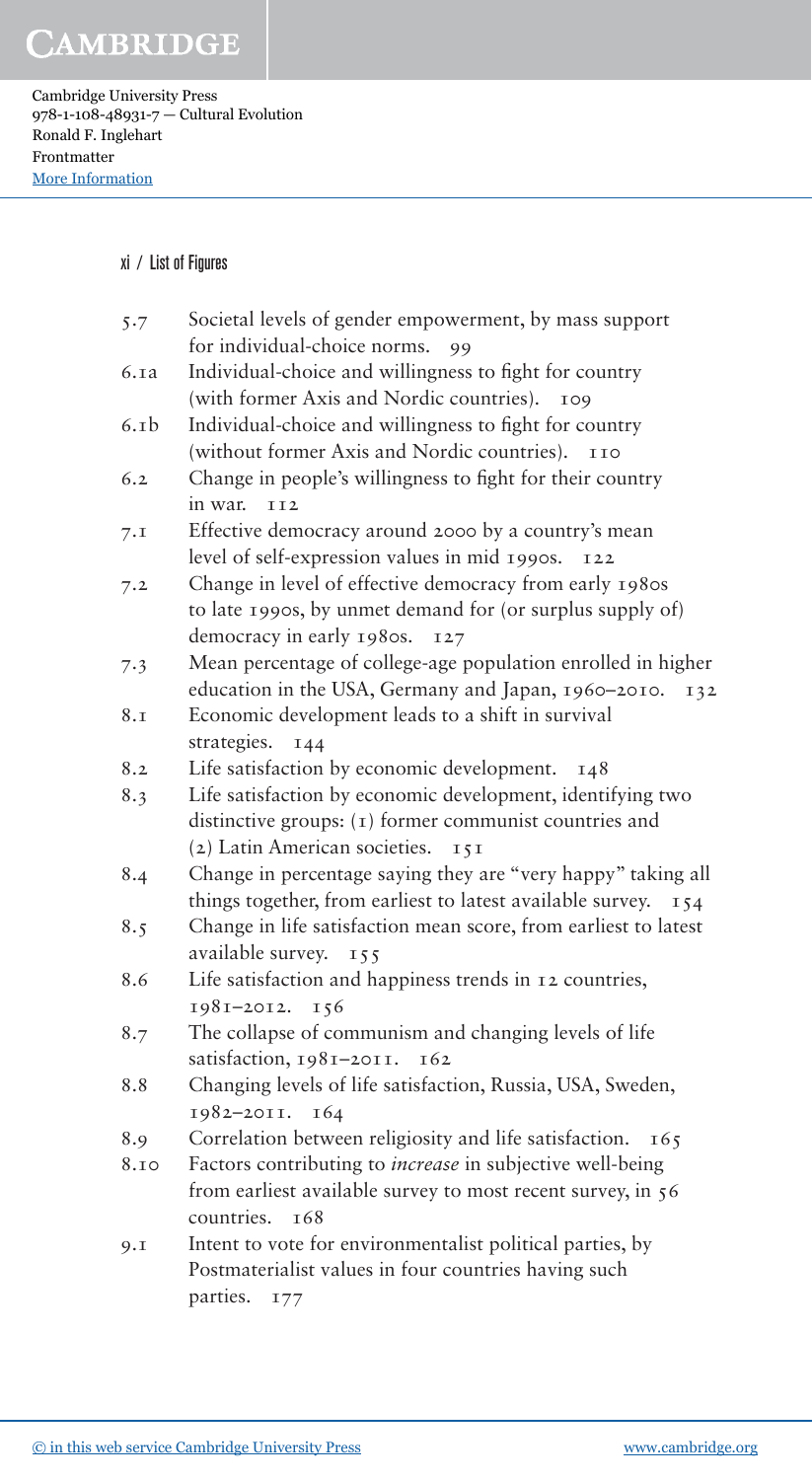Cambridge University Press 978-1-108-48931-7 — Cultural Evolution Ronald F. Inglehart Frontmatter [More Information](www.cambridge.org/9781108489317)

#### xii / List of Figures

 9.2 The social class- based Left– Right dimension and the Postmodern politics dimension in Germany. 178 9.3 Support for giving preference to one's own nationality over immigrants when jobs are scarce – in the USA, Britain, France, West Germany and Sweden. 180 9.4 (a) Support for Trump by age in 2017. (b) Support for Trump by income in  $2017.182$  9.5 Model cohort analysis. 184 9.6 Changing salience of economic vs. non-economic issues in the party manifestos of 13 Western democracies, 1950– 2010. 189 9.7 The trend in social class voting in five Western democracies, 1947– 2012. 190 9.8 The top decile's share of total income in Europe and the USA, 1900– 2010. 191 9.9 Relative gain in real per capita income by global income level, 1988–2008. 194 10.1 Median real income of US employed people in 2013 dollars, by educational level,  $1991-2015$ . 202 10.2 Percentage of US workforce employed in agriculture and industry,  $1860 - 2012$ , in service sector,  $1900 - 2012$  and high-technology sector since 1986. 204 10.3 Changes in structure of US workforce: 1979– 1999 vs. 1999– 2012. 208 10.4 Changing attitudes toward income inequality. 213 A2.1 Global cultural map from 1995. 221 A2.2 Global cultural map from 2000. 222 A2.3 Age-related differences on Survival/Self-expression values, in three types of societies. 223 A2.4 Net change on two major dimensions of cross-cultural variation from earliest to latest available survey  $(1981-2014)$ in ten types of societies. 225 A3.1 Six aspects of tolerance, by level of economic development. 226 A4.1 Xenophobia and intergenerational change. "When jobs are scarce, employers should give priority to people of this country over immigrants" (percent agreeing by year of birth in  $26$  high-income countries).  $228$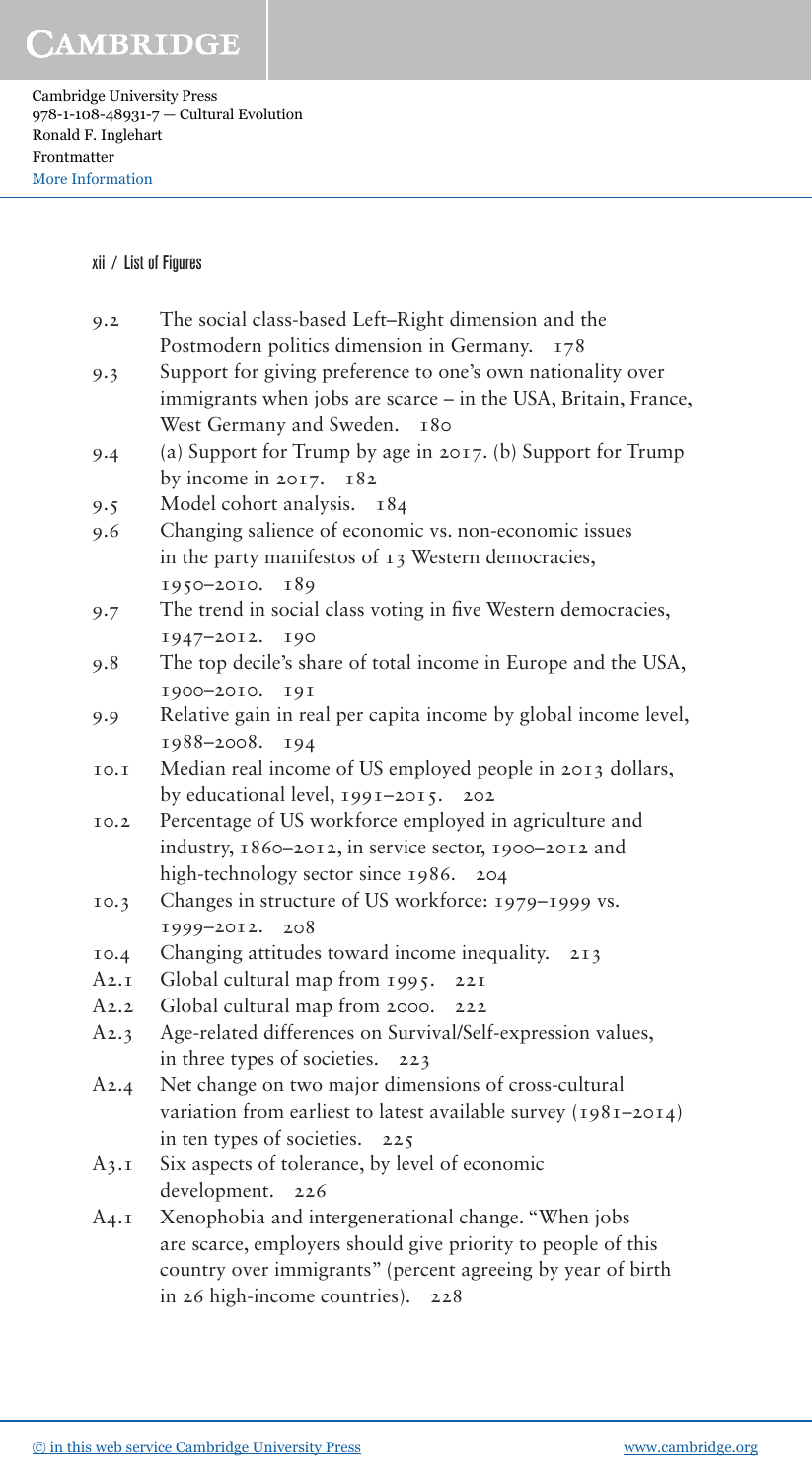#### xiii / List of Figures

- A5.1 Net household income inequality trends: Russia, China and the West, 1981-2007. 229
- A5.2 Percentage of total employment in information and communication technology sector in five advanced economies, 1995– 2011. 230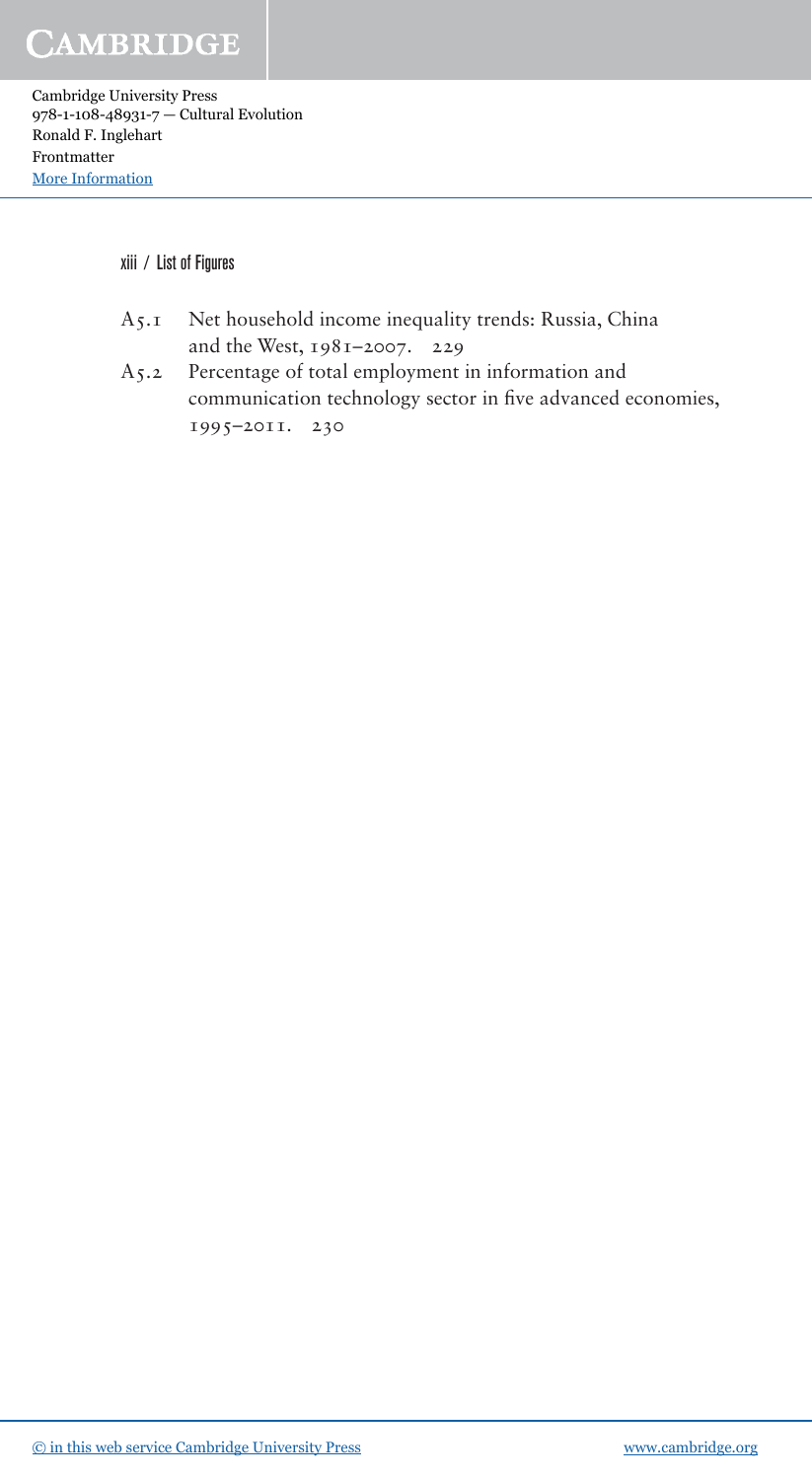Cambridge University Press 978-1-108-48931-7 — Cultural Evolution Ronald F. Inglehart Frontmatter [More Information](www.cambridge.org/9781108489317)

# TABLES

- 3.1 Orientations linked with Survival vs. Self- expression values. *page* 38
- 3.2 The Self-expression/Individualism/Autonomy factor. 51
- 5.1 Pro-fertility norms vs. individual-choice norms. 88
- A5.1 How Zakharov (2016) coded given issues as economic or non- economic from the categories used in the Comparative Party Manifestos dataset. 230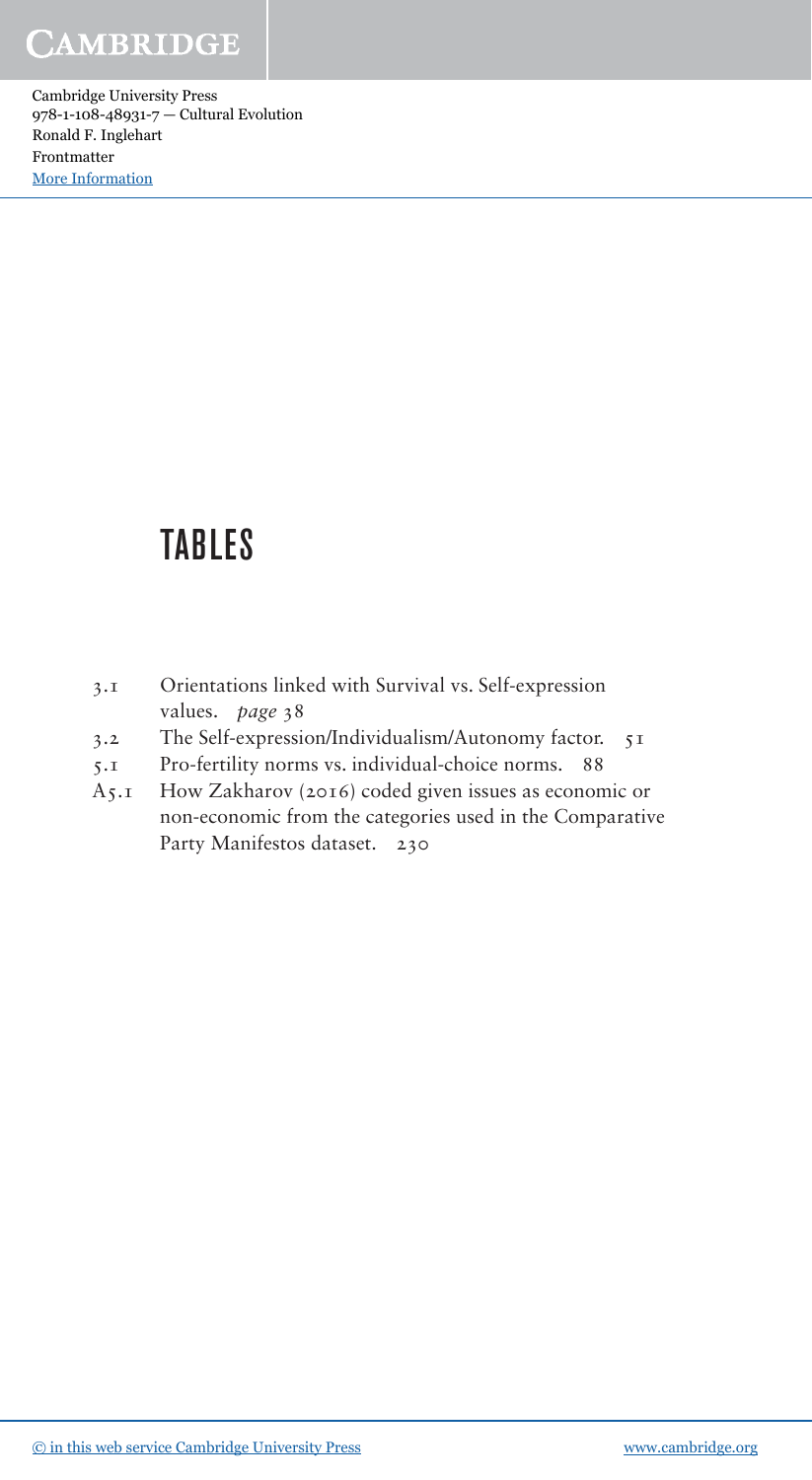# ACKNOWLEDGMENTS

This book draws on co-authored work with Paul Abramson, Wayne Baker, Roberto Foa, Ronald Charles Inglehart, Pippa Norris, Christopher Peterson, Eduard Ponarin, Jacques Rabier and Christian Welzel. I am deeply indebted to these friends, colleagues and my son, and express my warmest thanks. They are, in effect, co-authors of this book.

I also express my gratitude to the people who made this book possible by carrying out the World Values Survey (WVS) and the European Values Surveys (EVS) in over one hundred countries, from 1981 to 2014. Thanks to the following WVS and EVS Principal Investigators for creating and sharing this rich and complex dataset: Anthony M. Abela, Suzanne Adams, Q.K. Ahmad, Salvatore Abbruzzese, Abdel-Hamid Abdel- Latif, Marchella Abrasheva, Mohammen Addahri, Alisher Aldashev, Darwish Abdulrahman Al- Emadi, Fathi Ali, Abdulrazaq Ali, Rasa Alishauskene, Helmut Anheier, Jose Arocena, Wil A. Art, Soo Young Auh, Taghi Azadarmaki, Ljiljana Bacevic, Olga Balakireva, Josip Baloban, David Barker, Miguel Basanez, Elena Bashkirova, Abdallah Bedaida, Jorge Benitez, Jaak Billiet, Alan Black, Eduard Bomhoff, Ammar Boukhedir, Rahma Bourquia, Fares al Braizat, Lori Bramwell-Jones, Michael Breen, Ziva Broder, Thawilwadee Bureekul, Karin Bush, Harold Caballeros, Manuel Villaverde, Richard Bachia- Caruana, Claudio Calvaruso, Pavel Campeaunu, Augustin Canzani, Giuseppe Capraro, Marita Carballo, Andres Casas, Henrique Carlos de O. de Castro, Pi- Chao Chen, Pradeep Chhibber, Mark F. Chingono, Heiyuan Chiu, Vincent Chua, Margit Cleveland, Mircea Comsa, Munqith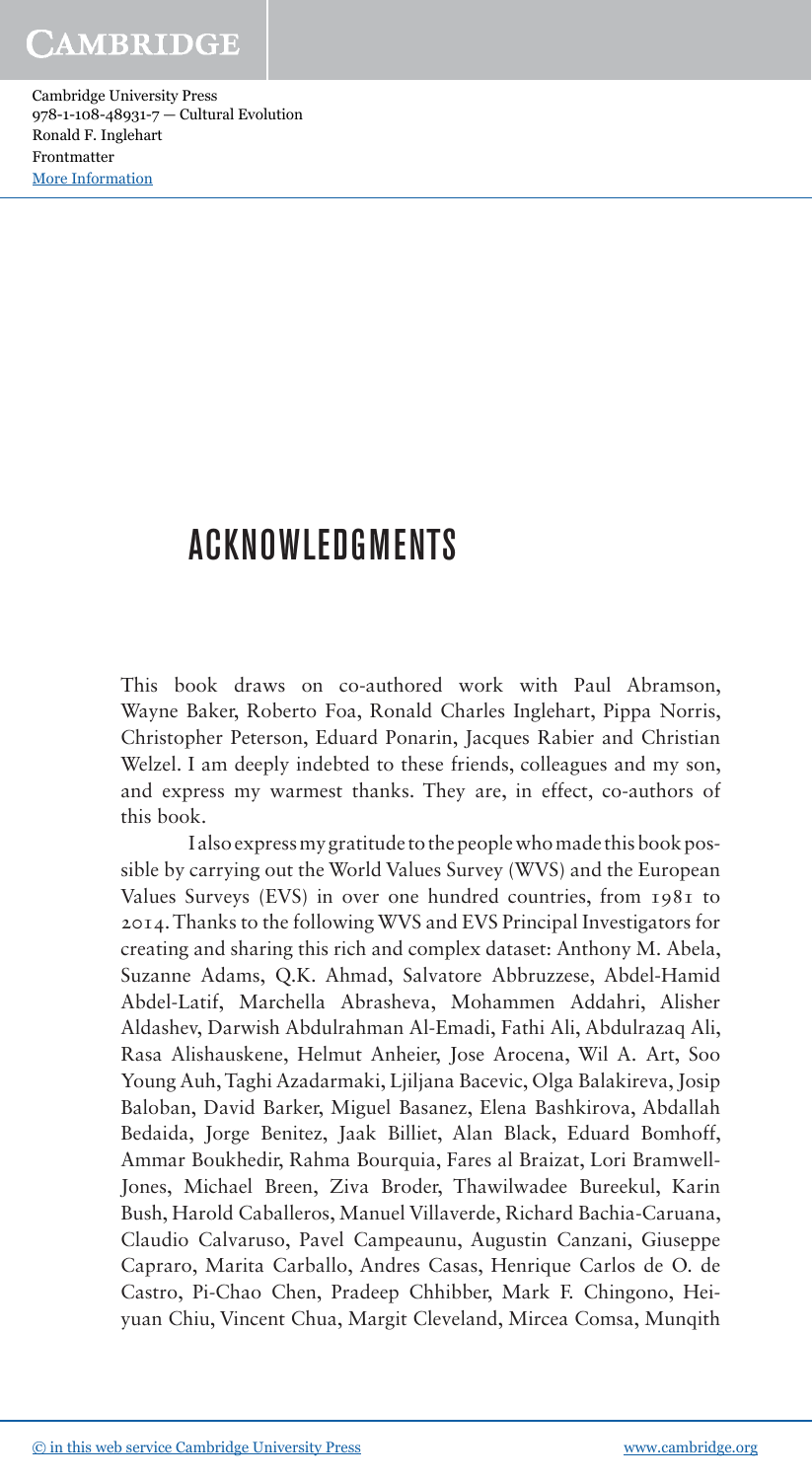Cambridge University Press 978-1-108-48931-7 — Cultural Evolution Ronald F. Inglehart Frontmatter [More Information](www.cambridge.org/9781108489317)

#### xvi / Acknowledgments

Dagher, Andrew P. Davidson, Herman De Dijn, Ruud de Moor, Pierre Delooz, Peter J.D. Derenth, Abdel Nasser Djabi, Karel Dobbelaere, Hermann Duelmer, Javier Elzo, Yilmaz Esmer, Paul Estgen, Tony Fahey, Nadjematul Faizah, Tair Faradov, Roberto Stefan Foa, Michael Fogarty, Georgy Fotev, Juis de Franca, Aikaterini Gari, Ilir Gedeshi, James Georgas, C. Geppaart, Bilai Gilani, Mark Gill, Stjepan Gredlj, Renzo Gubert, Linda Luz Guerrero, Peter Gundelach, David Sulmont Haak, Christian Haerpfer, Abdelwahab Ben Hafaiedh, Jacques Hagenaars, Loek Halman, Mustafa Hamarneh, Tracy Hammond, Sang-Jin Han, Elemer Hankiss, Olafur Haraldsson, Stephen Harding, Mari Harris, Pierre Hausman, Bernadette C. Hayes, Gordon Heald, Camilo Herrera, Felix Heunks, Virginia Hodgkinson, Nadra Muhammed Hosen, Joan Rafel Mico Ibanez, Kenji Iijima, Fr. Joe Inganuez, Ljubov Ishimova, Wolfgang Jagodzinski, Meril James, Aleksandra Jasinska- Kania, Fridrik Jonsson, Dominique Joye, Stanislovas Juknevicius, Salue Kalikova, Tatiana Karabchuk, Kieran Kennedy, Jan Kerkhofs S.J., J.F. Kielty, Johann Kinghorn, Hans-Dieter Kilngemann, Renate Kocher, Joanna Konieczna, Hennie Kotze, Hanspeter Kriesi, Miori Kurimura, Zuzana Kusá, Marta Lagos, Bernard Lategan, Michel Legrand, Carlos Lemoine, Noah Lewin-Epstein, Juan Linz, Ola Listhaug, Jin-yun Liu, Leila Lotti, Ruud Lijkx, Susanne Lundasen, Brina Malnar, Heghine Manasyan, Robert Manchin, Mahar Mangahas, Mario Marinov, Mira Marody, Carlos Matheus, Robert Mattes, Ian McAllister, Rafael Mendizabal, Jon Miller, Felipe Miranda, Mansoor Moaddel, Mustapha Mohammed, Jose Molina, Alejandro Moreno, Gaspar K. Munishi, Naasson Munyandamutsa, Kostas Mylonas, Neil Nevitte, Chun Hung Ng, Simplice Ngampou, Juan Diez Nicolas, Jaime Medrano Nicolas, Elisabeth Noelle- Neumann, Pippa Norris, Elone Nwabuzor, Stephen Olafsson, Francisco.Andres Orizo, Magued Osman, Merab Pachulia, Christina Paez, Alua Pankhurst, Dragomir Pantic, Juhani Pehkonen, Paul Perry, E. Petersen, Antoanela Petkovska, Doru Petruti, Thorleif Pettersson, Pham Minh Hac, Pham Thanh Nghi, Timothy Phillips, Gevork Pogosian, Eduard Ponarin, Lucien Pop, Bi Puranen, Ladislav Rabusic, Andrei Raichev, Alice Ramos, Anu Realo, Jan Rehak, Helene Riffault, Ole Riis, Angel Rivera- Ortiz, Nils Rohme, Catalina Romero, Gergely Rosta, David Rotman, Victor Roudometof, Giancario Rovati, Samir Abu Ruman, Andrus Saar, Rajab Sattarov, Rahmat Seigh, Tan Ern Ser, Sandeep Shastri, Shen Mingming, Musa Shteivi, Renata Siemienska, Maria Silvestre Cabrera, Richard Sinnott, Alan Smith, Jean Stoetzel,